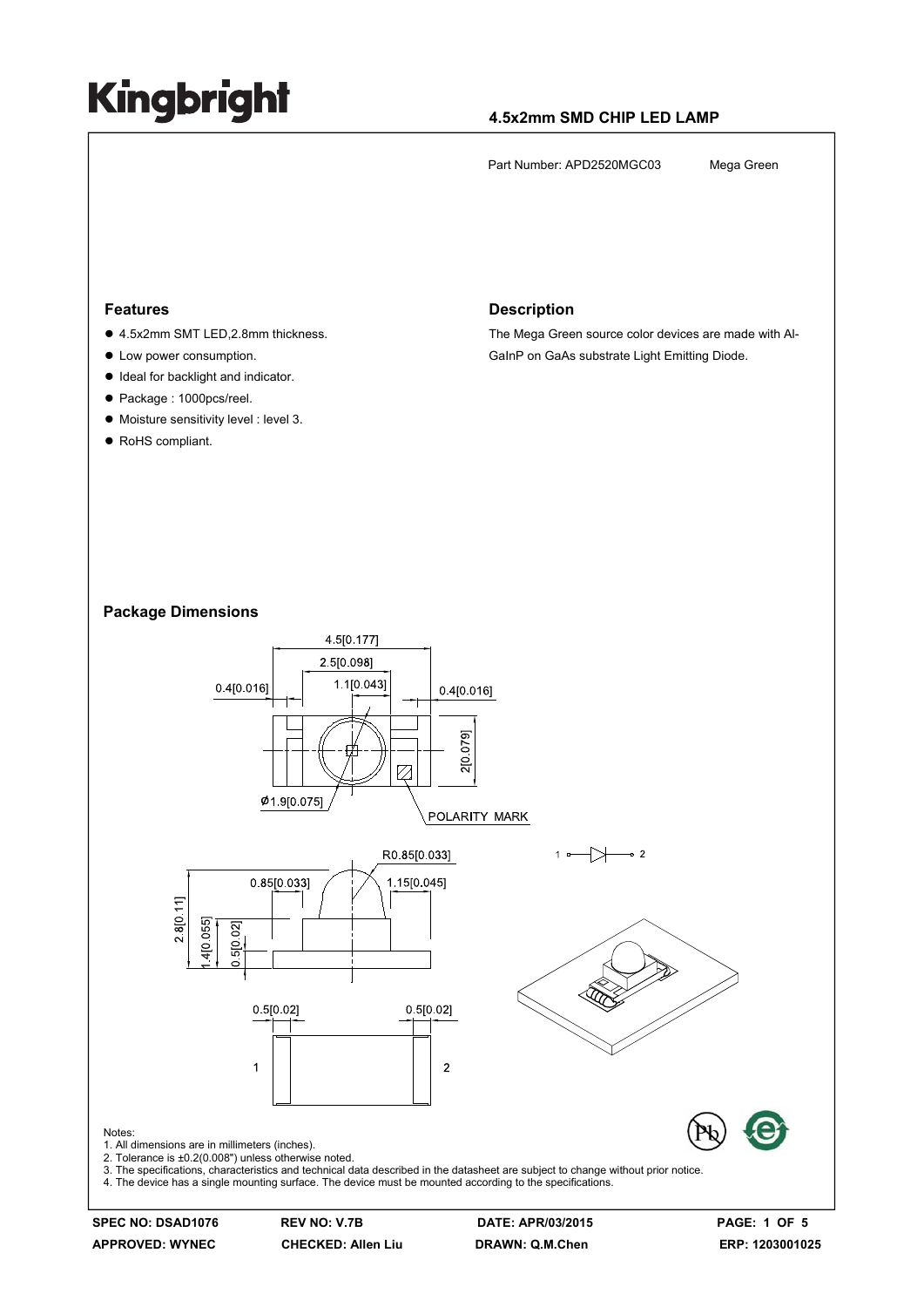#### **Selection Guide**

| <b>OBIBUTULI QUIUB</b> |                      |                    |                        |      |                             |  |  |  |  |
|------------------------|----------------------|--------------------|------------------------|------|-----------------------------|--|--|--|--|
| Part No.               | <b>Dice</b>          | Lens Type          | Iv (mcd) [2]<br>@ 20mA |      | <b>Viewing</b><br>Angle [1] |  |  |  |  |
|                        |                      |                    | Min.                   | Typ. | 201/2                       |  |  |  |  |
| APD2520MGC03           | Mega Green (AlGaInP) | <b>Water Clear</b> | 300                    | 500  | $10^{\circ}$                |  |  |  |  |

Notes:

1. θ1 / 2 is the angle from optical centerline where the luminous intensity is 1 / 2 of the optical peak value.

2. Luminous intensity / luminous Flux: + / -15%.

3. Luminous intensity value is traceable to the CIE127-2007 compliant national standards.

#### **Electrical / Optical Characteristics at TA=25°C**

| Symbol              | <b>Parameter</b>         | <b>Device</b> | Typ. | Max. | <b>Units</b> | <b>Test Conditions</b> |
|---------------------|--------------------------|---------------|------|------|--------------|------------------------|
| λpeak               | Peak Wavelength          | Mega Green    | 574  |      | nm           | $IF=20mA$              |
| <b>AD [1]</b>       | Dominant Wavelength      | Mega Green    | 570  |      | nm           | $IF=20mA$              |
| $\Delta\lambda$ 1/2 | Spectral Line Half-width | Mega Green    | 26   |      | nm           | $IF=20mA$              |
| C                   | Capacitance              | Mega Green    | 20   |      | рF           | $V_F = 0V$ ; f=1MHz    |
| VF [2]              | <b>Forward Voltage</b>   | Mega Green    | 2.1  | 2.5  | v            | $IF=20mA$              |
| <b>IR</b>           | Reverse Current          | Mega Green    |      | 10   | uA           | $VR=5V$                |

Notes:

1. Wavelength: + / -1nm.

2. Forward Voltage: + / -0.1V.

3. Wavelength value is traceable to the CIE127-2007 compliant national standards.

4. Excess driving current and / or operating temperature higher than recommended conditions may result in severe light degradation or premature failure.

#### **Absolute Maximum Ratings at TA=25°C**

| <b>Parameter</b>             | Mega Green                           | <b>Units</b> |  |
|------------------------------|--------------------------------------|--------------|--|
| Power dissipation            | 75                                   | mW           |  |
| DC Forward Current           | 30                                   | mA           |  |
| Peak Forward Current [1]     | 150                                  | mA           |  |
| Reverse Voltage              | 5                                    | V            |  |
| <b>Operating Temperature</b> | -40°C To +85°C                       |              |  |
| Storage Temperature          | -40 $^{\circ}$ C To +85 $^{\circ}$ C |              |  |

Note:

1. 1 / 10 Duty Cycle, 0.1ms Pulse Width.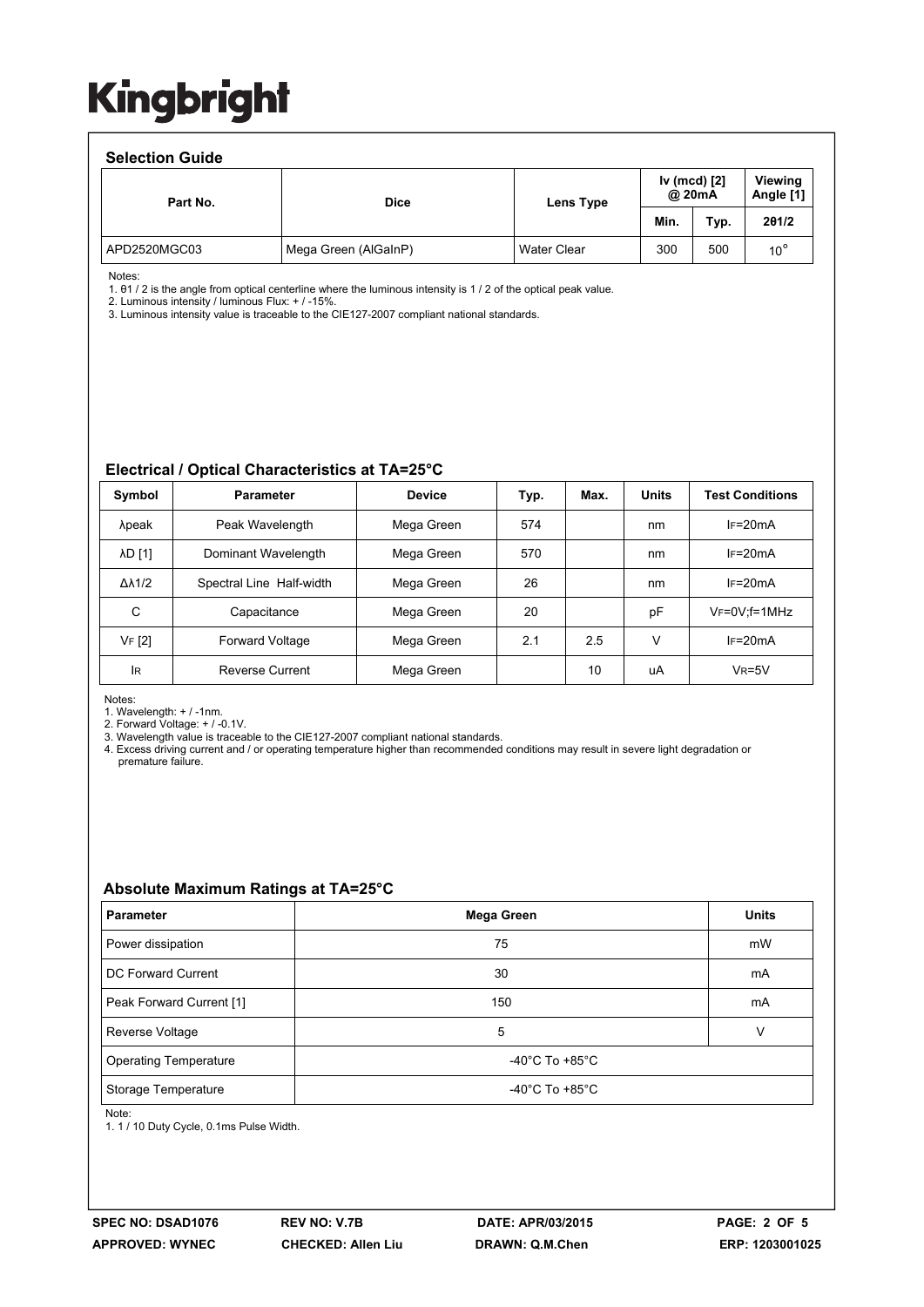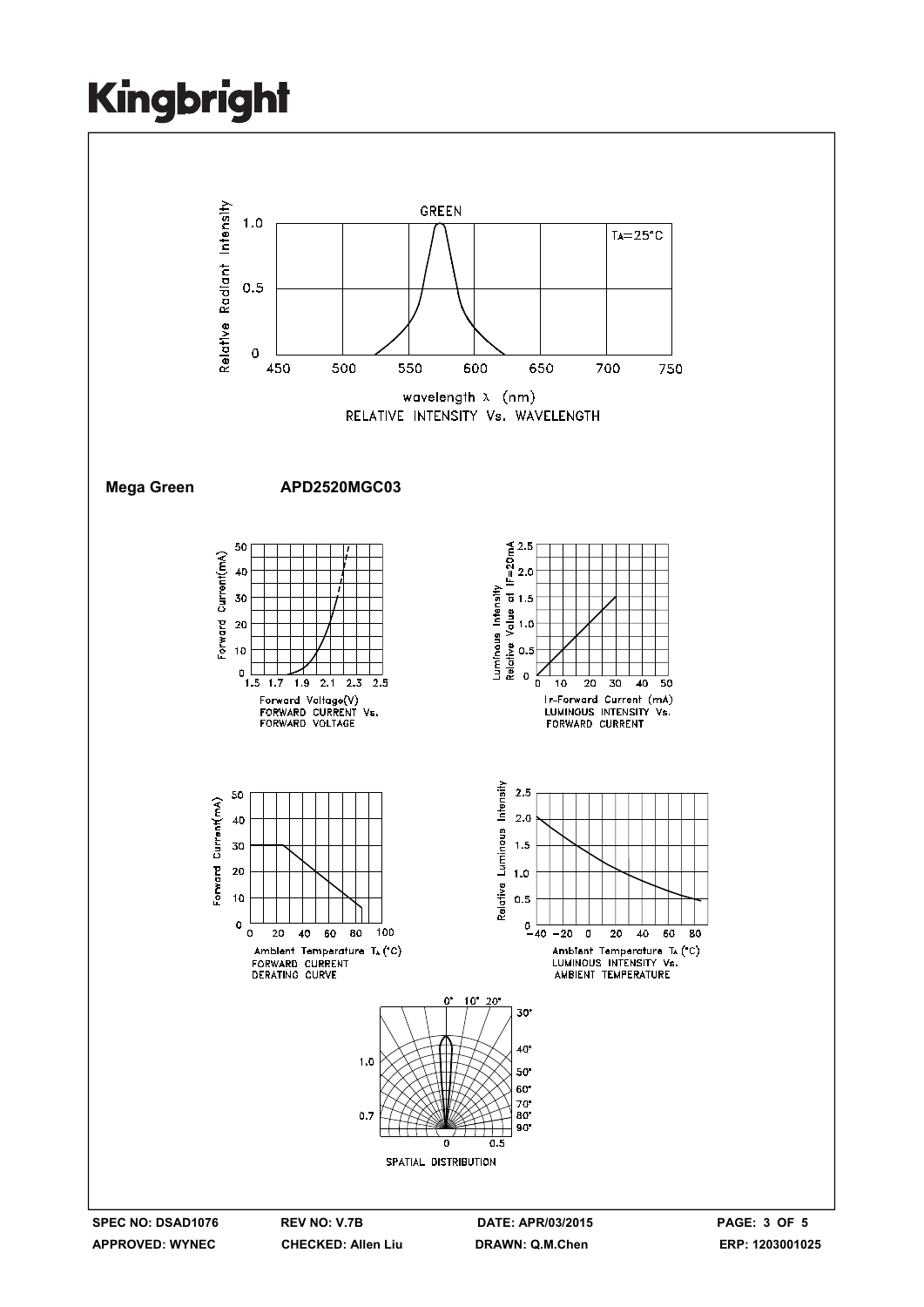### **APD2520MGC03**

**Reflow soldering is recommended and the soldering profile is shown below. Other soldering methods are not recommended as they might cause damage to the product.**